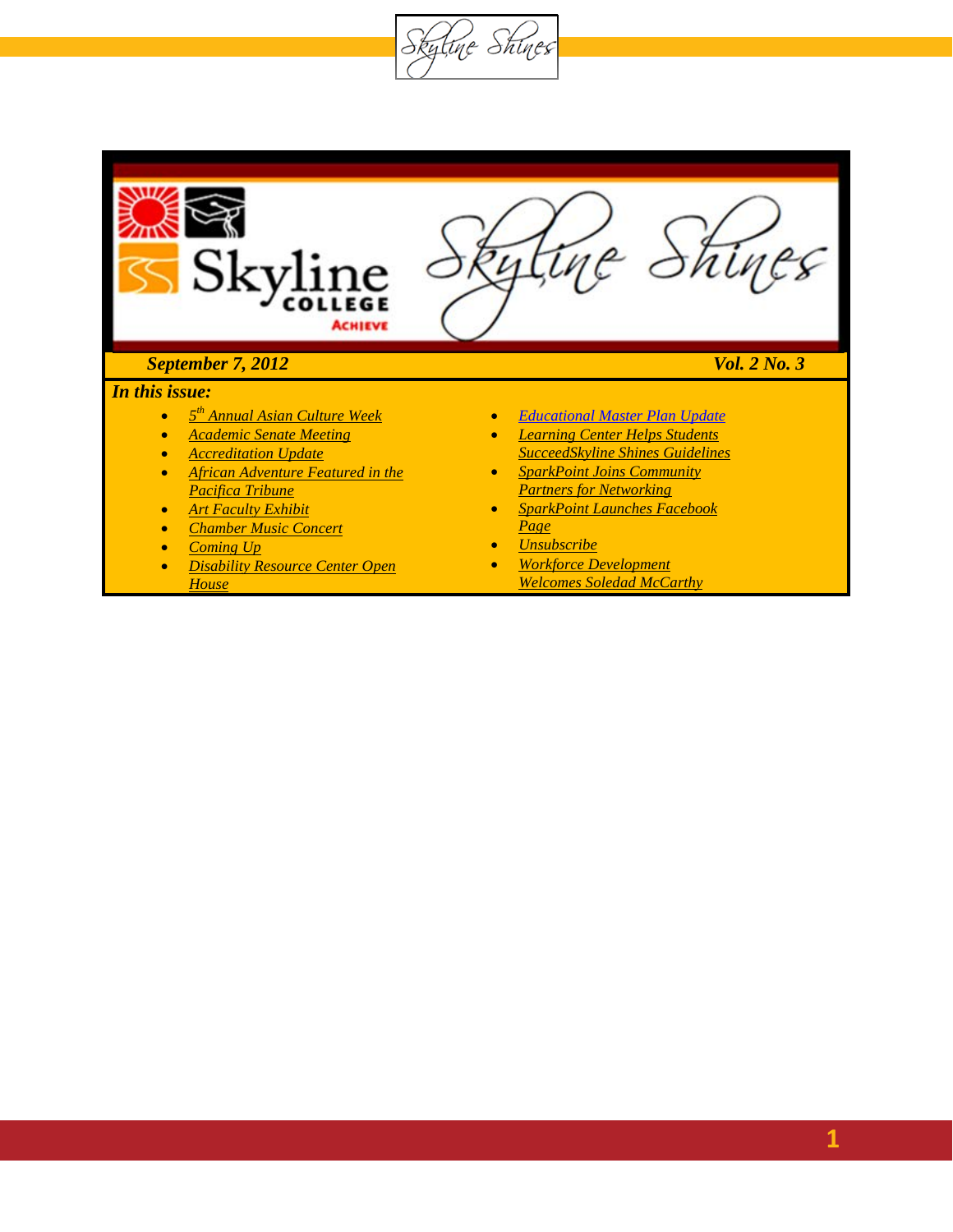

### **Updating the Educational Master Plan**

As we prepare for accreditation, we are updating all our institutional documents to ensure they accurately reflect and demonstrate the vision, mission, values and goals of the college. The Education Master Plan is one of those essential documents. This year to help refresh this document, we have hired a consultant to, among other responsibilities, conduct interviews with Skyline College faculty, staff, and administrators to gain their perspectives. Your voice is always heard through your division and/or constituent representatives, and this represents an additional opportunity for you to comment. Therefore, I would like to extend an invitation to all of you to meet with Dr. Morgan Lynn (our consultant) and give your feedback on questions such as:

- 1. What new programs do you feel are needed for Skyline College to better serve the community?
- 2. What Skyline College programs are in need of strengthening in order to better serve the community?
- 3. What is your assessment of the college's current planning structure and process? What works well, what could be improved?
- 4. How do advances in technology impact programs in your area?

Dr. Lynn will be conducting interviews during the week of September 24 and interviews should take approximately 30 minutes. Should you be interested in participating, please email Dr. David D. Ulate at [ulated@smccd.edu](mailto:ulated@smccd.edu) with the days and times you are available to meet. Please let me know by **September 10, 2012**.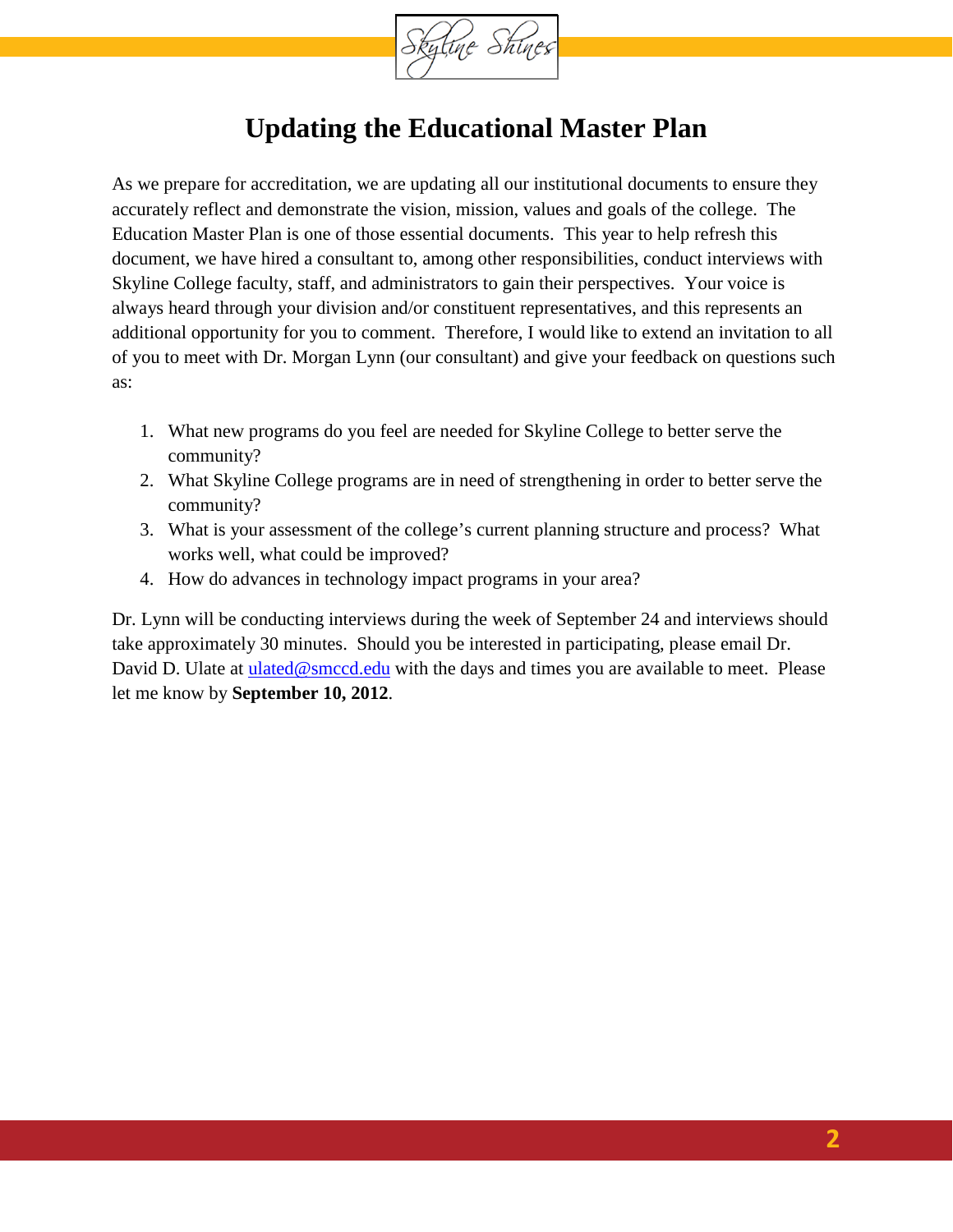

### **The Learning Center Helps Students Succeed**

Welcome back, Skyline College community! The Learning Center (TLC) is open and ready to help students succeed this Fall. Aside from the team of committed, qualified tutors in our Writing, Reading, Math, Communication Studies, ESOL and Science Labs, the Learning Center will be offering tutoring in Arabic and Spanish this semester. Our tutors are energized and prepared to empower students to become responsible, independent learners. The Learning Center is also in the process of certifying its tutor training program through the College Reading and Learning Association. This tutor certification program is recognized nationally and will allow transfer students to secure employment as tutors at many universities and colleges across the nation, such as at UC Berkeley. Furthermore, the TLC offers workshops on study skills, reading and composition, personal statements, Math, and ESOL topics. Our Language Lab is equipped for students to practice Spanish, Arabic, Mandarin, or Filipino through our Rosetta Stone software. The Communication Studies Labs are abuzz with students practicing their first presentations. Students can make a reservation to use the Communication Studies Labs by contacting Katie Ha at [hak@smccd.edu.](mailto:hak@smccd.edu) TRiO is also back in action in the TLC helping students transfer to four-year universities and colleges. TLC staff are happy to lead tours of the Center or will come to classes for brief presentations at professors' requests. Additionally, the Learning Center welcomes our new Language Arts Division Dean, Mary Gutierrez, and is excited to work with her.

Also, the Learning Center (TLC) would like to introduce our tutors to the Skyline College Community on a regular basis. This week we are proud to introduce Lisa Ng, one of our Writing & Reading Lab (WRL) tutors who is completing her coursework for a Master's of Arts and a Composition Certificate at SFSU. Furthermore, Lisa has been working closely with Rachel Bell as a teaching intern in Professor Bell's English 100 class where she is increasing her understanding of student needs. Lisa has been with the TLC for over a year now, and she is highly skilled in reading and composition and is one of the most popular tutors in the WRL. Lisa is quite affable and you can alwaysfind her during her shift wearing a smile. Please see her photo and short bio below.

### **Lisa Ng**

This semester, I'm working on finishing up my M.A. degree in Composition and my certificate in Postsecondary Reading at SFSU, and I'm thrilled to be back at the WRL for another semester! I'm also looking forward to teaching Freshman Comp at SFSU as a GTA. In the past, I have been an English tutor for a specialized learning community a City College where I worked with individual students within a cohort and also conducted small workshops. I also interned at the College of San Mateo where I had the opportunity to work with a fabulous mentor teacher and also tutored students at the writing center. My approach to teaching writing is to emphasize writing as a craft, and writing as a deliberate process. I want students to understand that they are in control of the message, and that the rules that govern "good writing" are not static, but



change with each rhetoric situation. On a similar note, my time at the WRL has taught me that there isn't a one-size-fits-all approach to tutoring--the general principles may be the same--but individualizing the approach to best respond to the student's learning and communication style gets the best results.

When I'm not teaching, reading, writing or grading papers, I try to spend as much time as possible outdoors--climbing things or vagabonding. Backpacking and travel are my other addictions.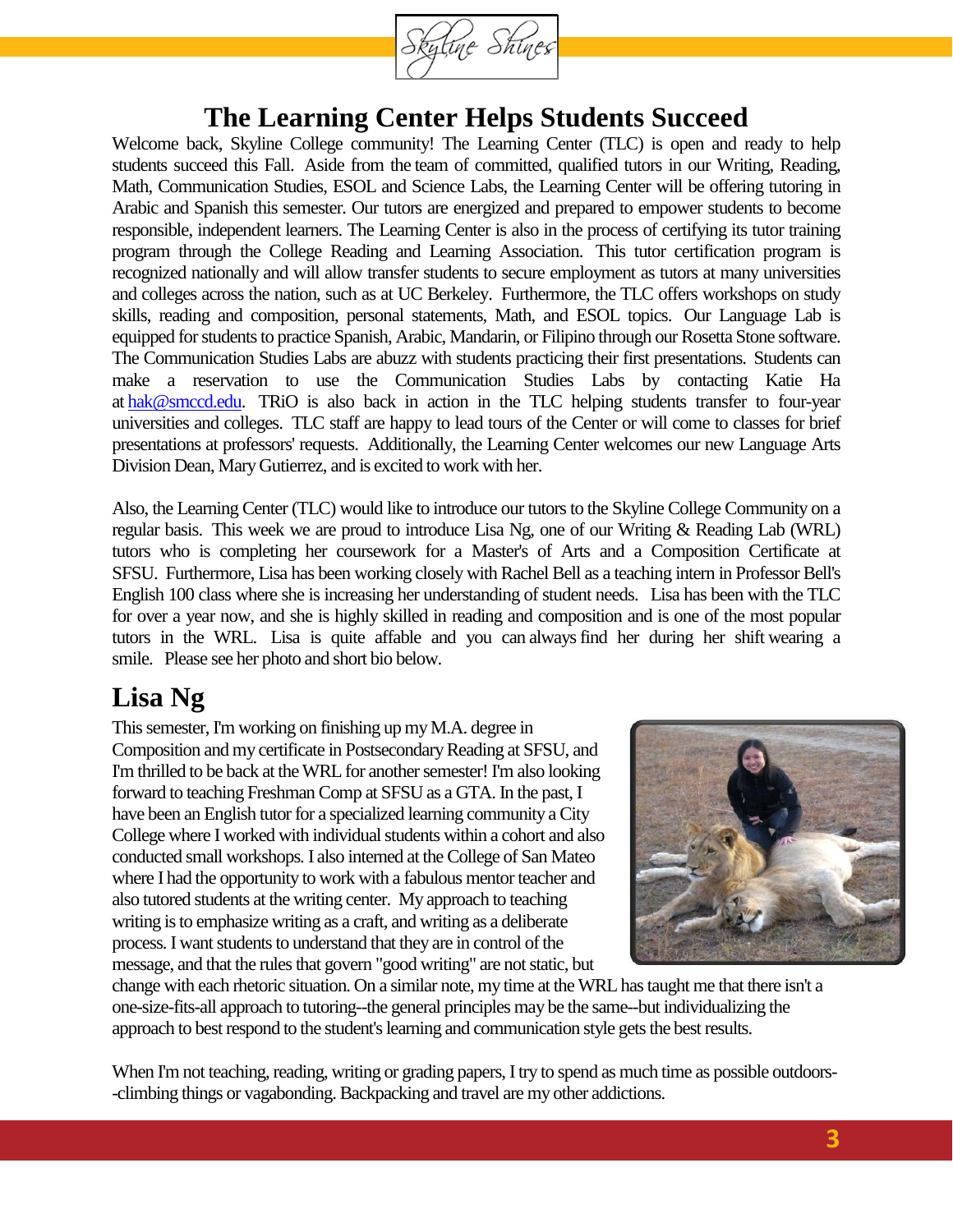

### **Accreditation Update**

Writing Team meetings continue throughout the campus. Teams continue to work on their first drafts of the 2013 Institutional Self-Evaluation which is due on **September 14th**. Skyline College is coordinating with the other two campuses on accreditation. In addition, a District Accreditation Coordinating Council meeting was held at the district office on September 4<sup>th</sup>. The Coordinating Council discussed the areas of the self-evaluation that deal with the District Office and District functions. Writers from the District office provide each of the campuses with a write up to be customized by the campuses and inserted in the self-evaluation. The writers include Barbara Christensen, Sue Harrison, Kathy Blackwood, Eric Raznick and Jose Nunez. A summary of Skyline College accreditation activities for all three campuses will be presented to the Board of Trustees on September 12th.

*Article by Donna Bestock and Christine Roumbanis*

# **Chamber Music Concert**

**Music by Beethoven, Fasch, Paradis and Koetsier** 

**Rebecca Rust,** *Cello* **Friedrich Edelmann,** *Bassoon* **Vera Breheda***, Piano*

# **Wednesday, September 12, 2012**

**11:10 a.m. – 12:00 noon Skyline College Main Theatre Free Admission**



**Rebecca Rust, Friedrich Edelmann, and Vera Breheda** have concertized around the world, performing and teaching in Europe, Russia, China, North Africa, Israel, the United States and South America. They recently returned from two tours to Japan, where they played a number of benefit concerts for the victims of the March 2011 earthquake and tsunami. They were honored to perform for a private musical evening with the Emperor and Empress of Japan.

Student participation certificates will be available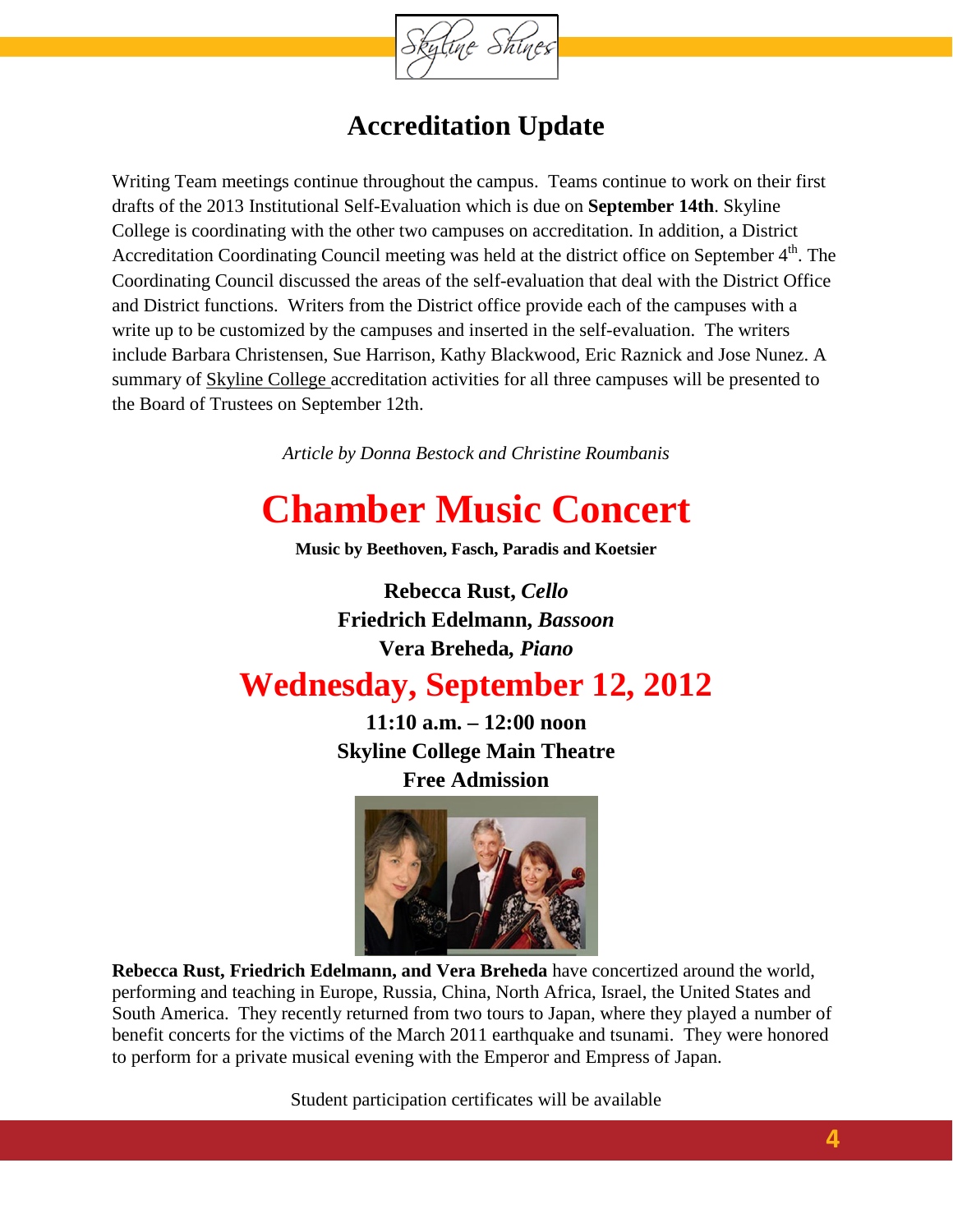

### **Skyline College Art Faculty Exhibition**

The Skyline College Art Gallery will open on Monday, September 10, with our new Art Faculty exhibit. The exhibit will feature paintings, drawings, sculpture, photography, ceramics and mixed media works by Skyline College Art Faculty members. The show will run from September 10 – October 11, and will be open Mondays through Thursdays. Check the Gallery website for current hours and additional exhibition information. <http://www.smccd.edu/accounts/skygallery>

#### **There will be an opening Reception on Tuesday, September 11, from 12:30 – 2:30 p.m.**

You can view pictures of the exhibit in the Faculty 2012 show Photo Album at the Gallery's Facebook page: [http://www.facebook.com/skygallery](http://www.facebook.com/pages/Skyline-College-Art-Gallery/102258493146760)



Ilana Crispi, *Scooter*, Watercolor on Paper

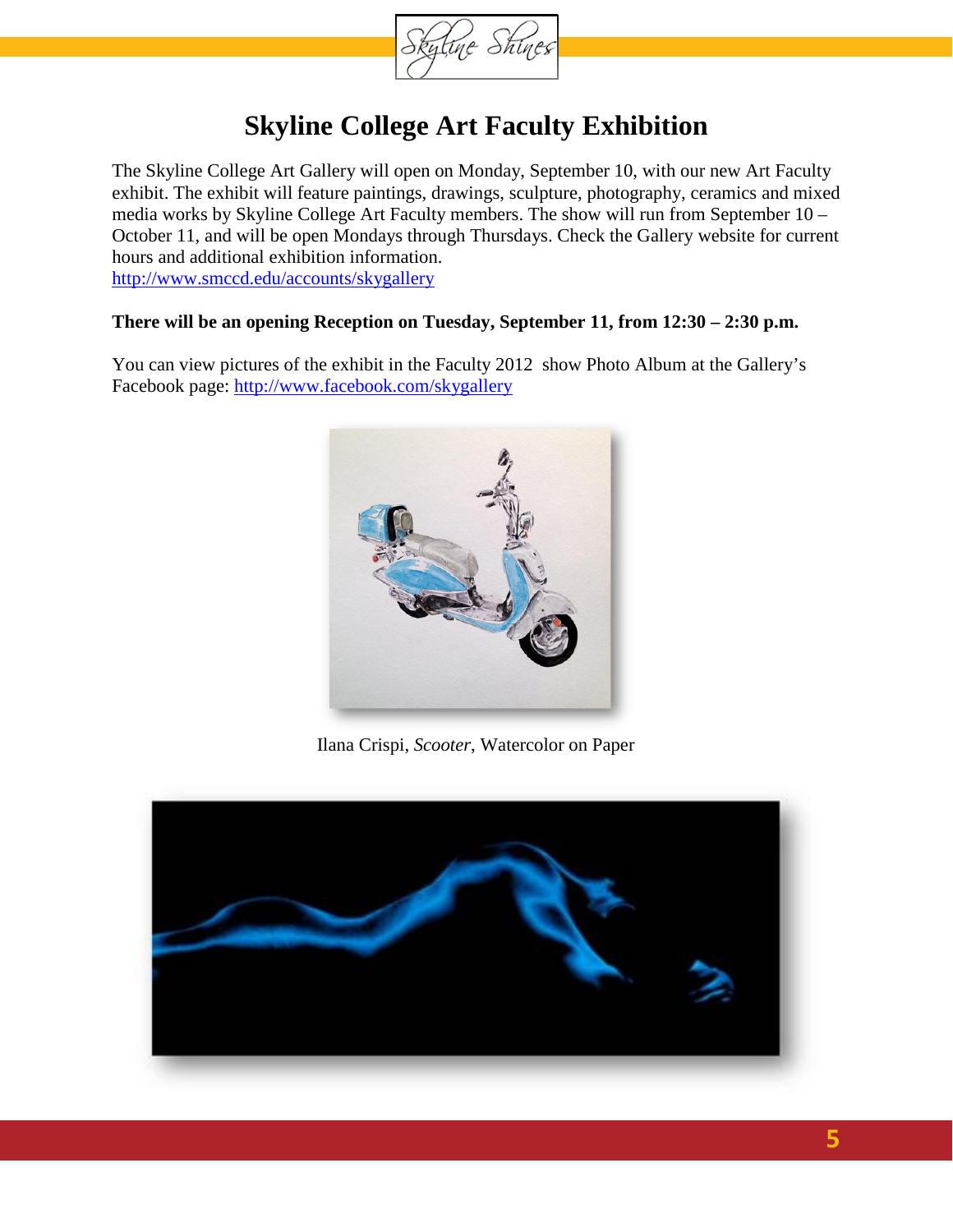

### **Disability Resource Center Hosts Open House**



### You are invited to our

### OPEN HOUSE!

Learn more about the new Disability Resource Center and our upcoming events.

# **Sept. 18th, 2012**

### **11:00 a.m.-1:00 p.m.**

Building 5, Room 5132 *Refreshments will be served!*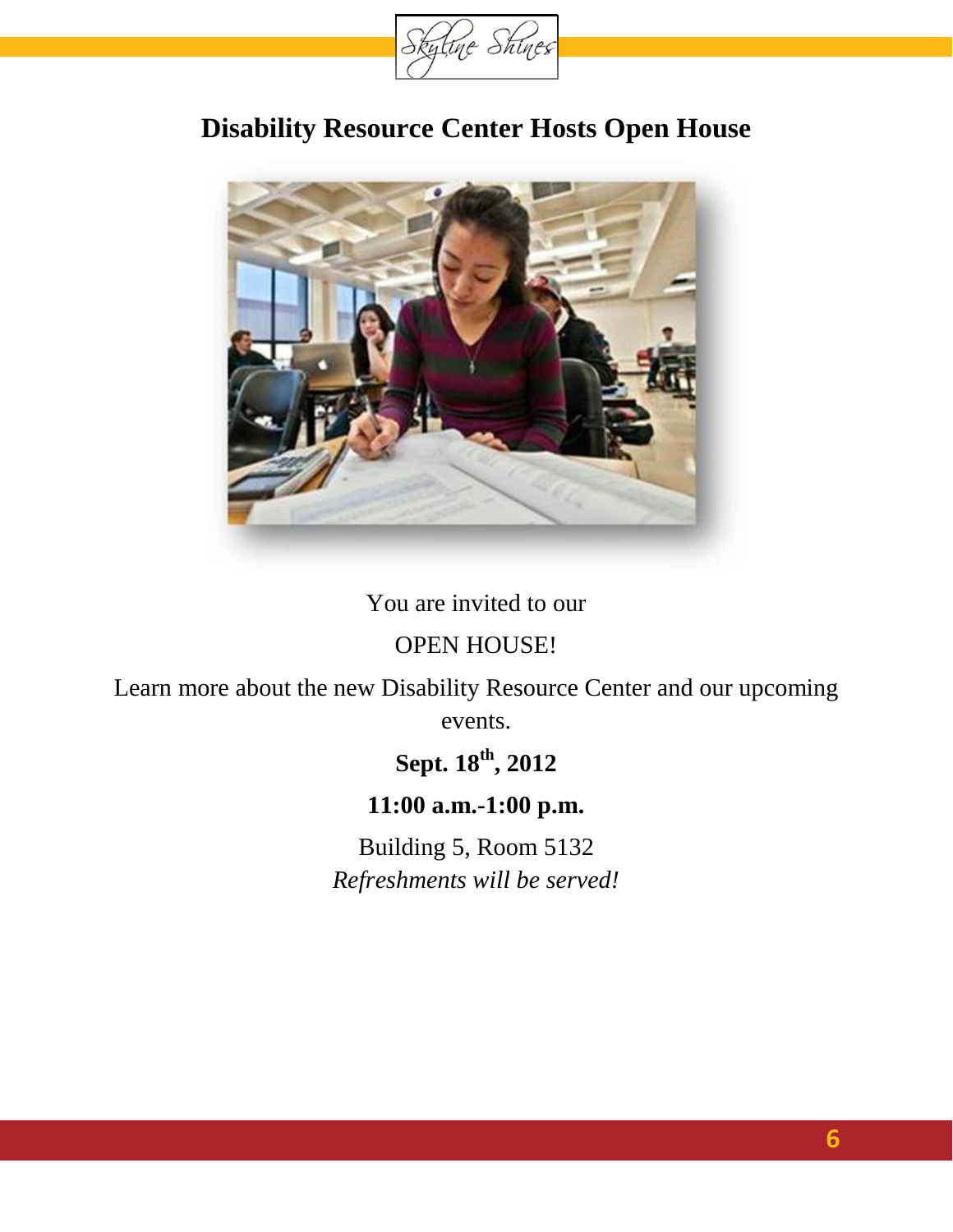

#### **Errata! Sometimes We Get it Wrong!.....**

*The following article published last week was attributed in error to Dr. William Watson. The article on the new SparkPoint Facebook page was written by Heather Smith.*

# **SparkPoint at Skyline College Launches Facebook Page**

On Monday, August 27, 2012, SparkPoint at Skyline College officially launched its Facebook page! The page includes several forms of engaging media to both inspire and inform Skyline College students, faculty, administrators and staff; SparkPoint participants; and other community members. Our Facebook page features pictures, videos, published articles, press releases, updates on services, promotions and events, and engaging posts and questions. We envision that our Facebook page will become one of our primary outreach strategies since it is a platform that many of our constituents already subscribe to and use on a regular basis. We encourage the entire Skyline College community to engage with us by "liking" our page, pictures, videos, and other content, and sharing SparkPoint content on your personal Facebook walls. Feel free to post comments and questions on the page and share any SparkPoint-related news you come across. We would like to draw your attention to the Discovery Channel Profile Series video on the top of the SparkPoint Facebook page which highlights the educational innovations being implemented by Skyline College's leadership. Please visit the SparkPoint at Skyline College Facebook page at [facebook.com/sparkpointskyline.](http://facebook.com/sparkpointskyline)

Thanks to AmeriCorps VISTA (Volunteers in Service to America) Volunteer, Ms. Heather Drusilla Smith, for developing and managing SparkPoint's Facebook page. We look forward to your participation in bringing more visibility to SparkPoint and Skyline College through our new social media presence.

For more information about SparkPoint at Skyline College, please visit the SparkPoint website at [www.skylinecollege.edu/sparkpoint](http://www.skylinecollege.edu/sparkpoint) or call (650) 738-7035.



*Article by Heather Smith*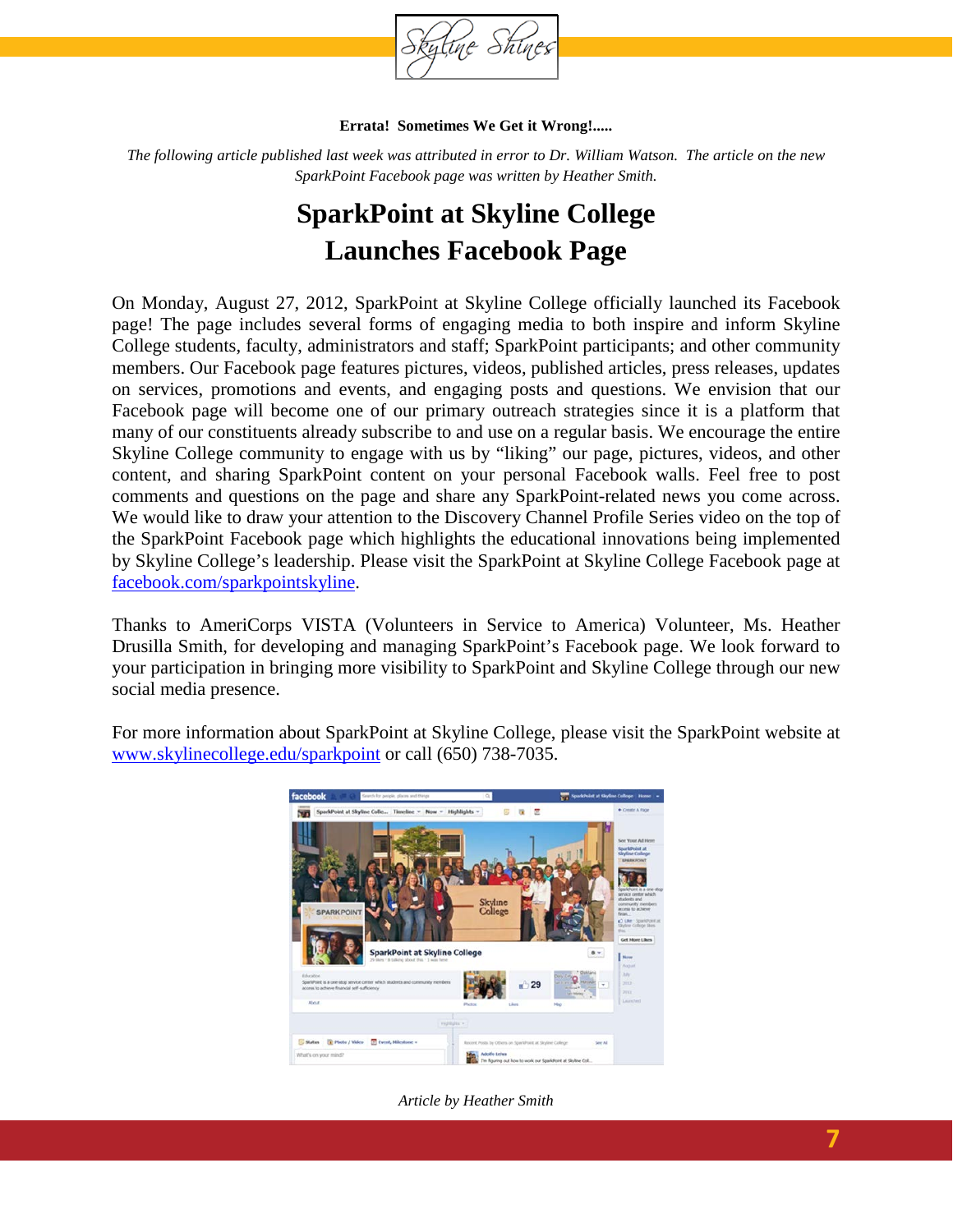

# **Academic Senate Meeting September 14th, 2012, Room 6203**



What's Prop 30 all about? What changes have happened via the Student Success Task Force? Is there a faculty handbook at Skyline College? What is the Performance Evaluation Task Force? What's up with the IRB? All these questions and more can be answered by coming to your Academic Senate meetings. All faculty are welcome at all Senate meetings, which are held from 1:10 p.m. until 3:00 p.m. generally on  $2<sup>nd</sup>$  and  $4<sup>th</sup>$  Fridays (see web for adjustments in November/December). Refreshments provided!

Do you want the Senate to discuss an issue near and dear to your heart? Academic Senate office hours are held each week on Fridays from 8:30 a.m. to 11:00 a.m. in room 8215. Come by to visit your Academic Senate president and talk about things you'd like to see Academic Senate address.

#### Want to see what we're up to in between meetings?

Link to Academic Senate web page: <http://www.skylinecollege.edu/academicsenate/index.php> Link to SB 1143 information page: <http://www.skylinecollege.edu/academicsenate/sstfinfo.php> Link to State Academic Senate page:<http://www.asccc.org/>

#### **Academic Senate Governing Council**

President: Leigh Anne Shaw [shawl@smccd.edu](mailto:shawl@smccd.edu) Past President: Fermin Irigoyen [irigoyen@smccd.edu](mailto:irigoyen@smccd.edu) Vice President: Kathryn Williams Browne [brownek@smccd.edu](mailto:brownek@smccd.edu) Secretary: Melissa Michelitsch [michelitschm@smccd.edu](mailto:michelitschm@smccd.edu) Treasurer: Tiffany Schmierer [schmierert@smccd.edu](mailto:schmierert@smccd.edu) Curriculum Committee Chair: Nick Kapp [kapp@smccd.edu](mailto:kapp@smccd.edu) Professional Personnel Committee Chair: Arthur Takayama [takayama@smccd.edu](mailto:takayama@smccd.edu) Research Committee Chair: Melissa Michelitsch [michelitschm@smccd.edu](mailto:michelitschm@smccd.edu) Education Policy Committee Chair: Steve Aurilio [aurilios@smccd.edu](mailto:aurilios@smccd.edu)

#### **Division Representatives:**

Liza Erpelo (Language Arts) [erpelol@smccd.edu](mailto:erpelol@smccd.edu) Chip Chandler (Kinesiology/Athletics/Dance) [chandler@smccd.edu](mailto:chandler@smccd.edu) Nate Nevado (Counseling) [nevadon@smccd.edu](mailto:nevadon@smccd.edu) Zachary Bruno (Social Sciences/Creative Arts) [brunoz@smccd.edu](mailto:brunoz@smccd.edu) Hellen Zhang (Business) [zhangh@smccd.edu](mailto:zhangh@smccd.edu) Stephen Fredricks (Science/Math/Technology) [fredrickss@smccd.edu](mailto:fredrickss@smccd.edu)

*Article by Leigh Anne Shaw*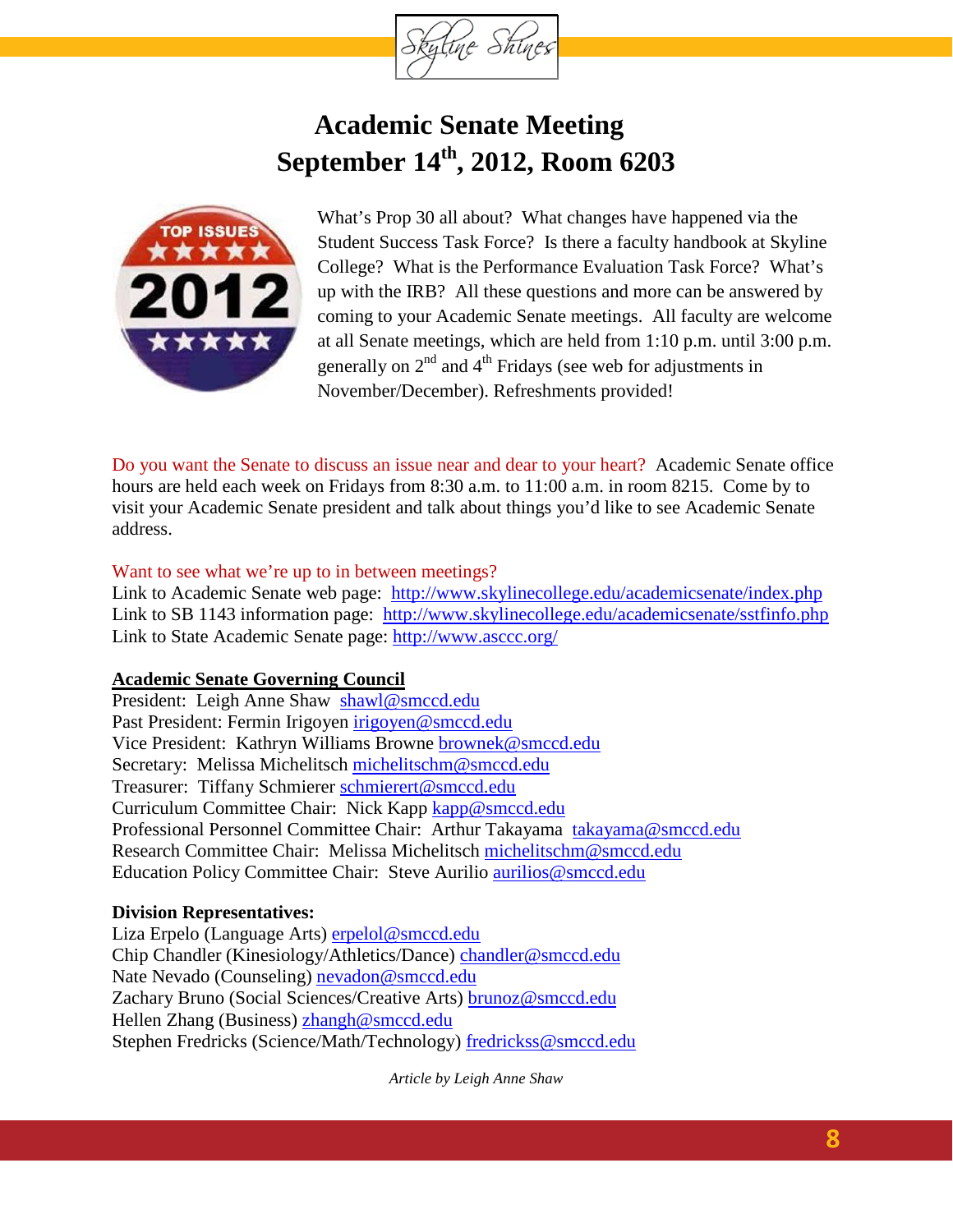

# **The Center for Workforce Development Welcomes Soledad McCarthy**



We are pleased to announce that Soledad McCarthy has joined the Workforce Development team as a Program Services Coordinator. Soledad becomes a permanent member of the team after serving in this role on an interim basis. With a Bachelors of Science in Psychology and a Masters of Business Administration, Soledad brings a diverse background in special education, event planning, and financial and project management. In her brief time here, Soledad has

exhibited an exceptional commitment to our students and extraordinary tenacity to build and create programs meaningful to the College.

Soledad will be primarily focused on the Career Advancement Academies (CAAs), which "establish pipelines to college and high wage careers for low-income young adults who face academic and personal barriers to post-secondary education and employment. The CAAs are innovative learning community program designed to accelerate student progress by integrating work readiness, career guidance, support services, contextualized basic skills, language learning and career technical training."<sup>1</sup> Skyline College currently has CAAs in the Automotive and Allied Health departments.

Soledad is located in the Center for Workforce Development, Building 1, third floor, Room 1311 and can be reached via [mccarthys@smccd.edu](mailto:mccarthys@smccd.edu) or (650) 738-4418. Please stop by and welcome her to the Skyline College family.

<sup>1</sup><http://www.careerladdersproject.org/initiatives-programs/career-advancement-academies/>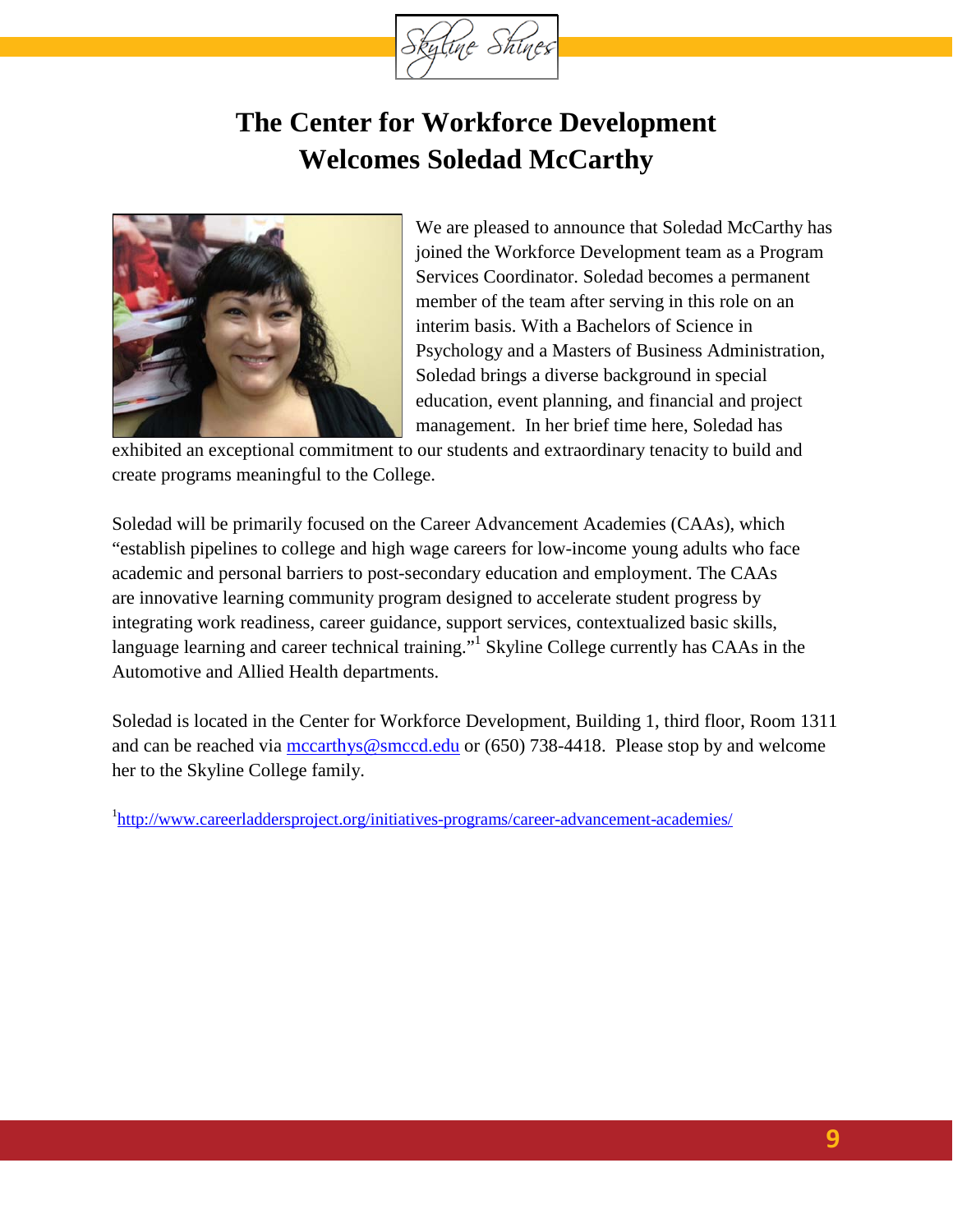

### **African Adventure Featured in Pacifica Tribune**



Barbara Daley, Skyline College Library Support Specialist, was featured in a front page article of this week's Pacifica Tribune (09/05/12). To read about her travels to Kenya, East Africa (Two [Pacificans find beauty and terror in Nairobi\)](http://www.mercurynews.com/pacifica/ci_21467600/growing-pains-nairobi-two-pacificans-experience-beauty-and), please click on the following link:

[http://www.mercurynews.com/ci\\_21467600/growing-pains-nairobi-two-pacificans-experience](http://www.mercurynews.com/ci_21467600/growing-pains-nairobi-two-pacificans-experience-beauty-and)[beauty-and](http://www.mercurynews.com/ci_21467600/growing-pains-nairobi-two-pacificans-experience-beauty-and)

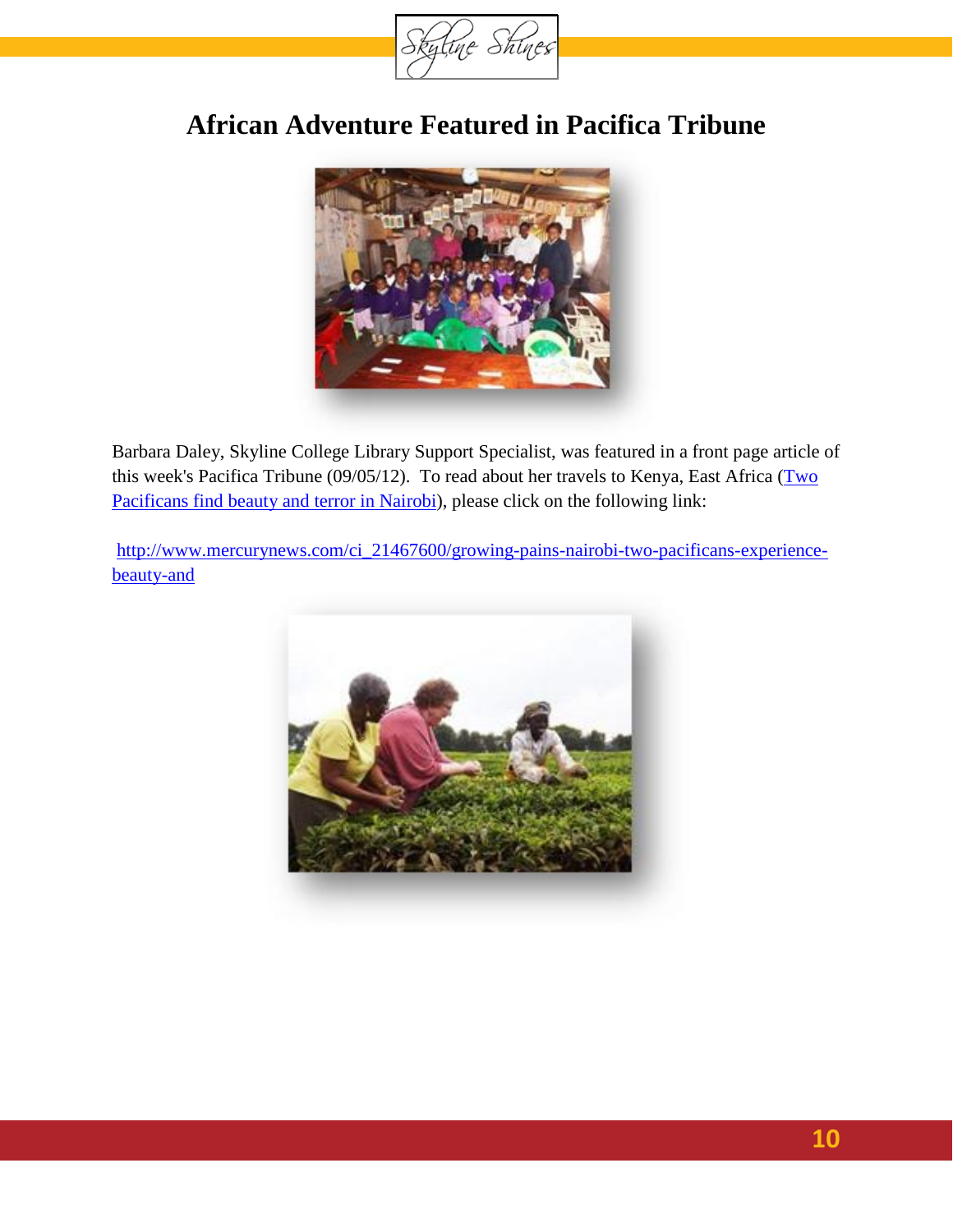

### **5th Annual Skyline College Asian Culture Week September 18 – 22, 2012**

Skyline College in collaboration with China Dance School/Theater of San Francisco will host another Annual Skyline College Asian Culture Week. This is part of the Asian Culture Center's project supported by the President's Innovation Fund. We hope our Asian Culture Week will again help promote cultural exchange and international education.

This exciting event will include an Asian food festival and Asian film festival. The featured event, the China Dance School /Theater of San Francisco will perform on September 22 in the Main Theater.



*Article by Dr. Hui X. Pate*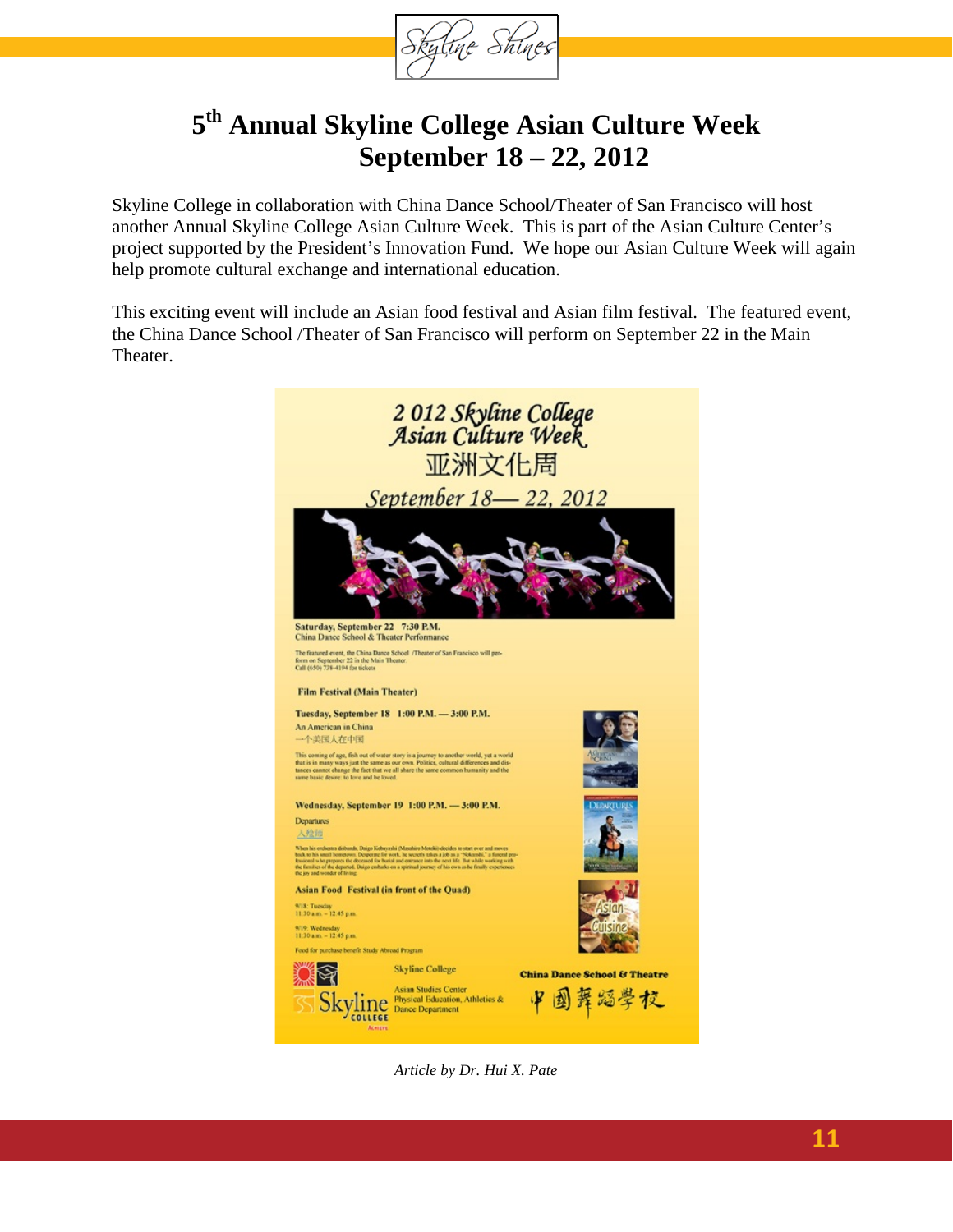

# **SparkPoint at Skyline College Joins Community Partners for Networking**



*Pictured L to R: Pedro Gonzalez, City Council of South San Francisco; Maddie Houghton, Asian American Recovery Services, North County Prevention Partnership, San Mateo County PRIDE Initiative; Audrey Magnusen, Executive Director, North Peninsula Neighborhood Services Center (NPNSC); Nani Wilson, Asian American Recovery Services; Alex Parada, NPNSC; Carmen Bahasa, Health Plan of San Mateo; Sonia Hernandez, NPNSC; Vanessa Hernandez, UC Coop Extension; Maria Barcelata-Long, South San Francisco Unified School District; Jackie Samayoa, Teen Talk Sexuality Education; Stephanie Weisner, Star Vista; Cindy Antezano, San Mateo County Human Services Agency, Raymond Jones, SparkPoint at Skyline College. Not pictured, William Watson, SparkPoint at Skyline College.*

SparkPoint at Skyline College attended a partnership networking meeting at Peninsula Neighborhood Services Center in South San Francisco, California, on Friday, August 31, 2012. Organizations included: City Council of South San Francisco, Asian American Recovery Services, North County Prevention Partnership, San Mateo County PRIDE Initiative, North Peninsula Neighborhood Services Center (NPNSC), Health Plan of San Mateo, UC Coop Extension, South San Francisco Unified School District, Teen Talk Sexuality Education; Star Vista, San Mateo County Human Services Agency, and SparkPoint at Skyline College.

Organizations presented the services and resources which are offered to the community. Opportunities for cross collaboration were explored and contact information was exchanged between attendees. For SparkPoint at Skyline College, cultivating these partnerships builds networks of resources and services that strengthen the web of opportunity for those we serve. For more information about North Peninsula Neighborhood Services Center, please contact the Executive Director Audrey Magnusen, Executive Director, at 650-583-3373 or visit their website at:<http://npnsc.net/>For more information about SparkPoint at Skyline College, please contact Dr. William Watson, Director, at 650-738-7035, [william.watson@smccd.edu,](mailto:william.watson@smccd.edu) or visit the SparkPoint website at: [www.skylinecollege.edu/sparkpoint](http://www.skylinecollege.edu/sparkpoint) and visit us on Facebook at [www.facebook.com/sparkpointskyline.](http://www.facebook.com/sparkpointskyline)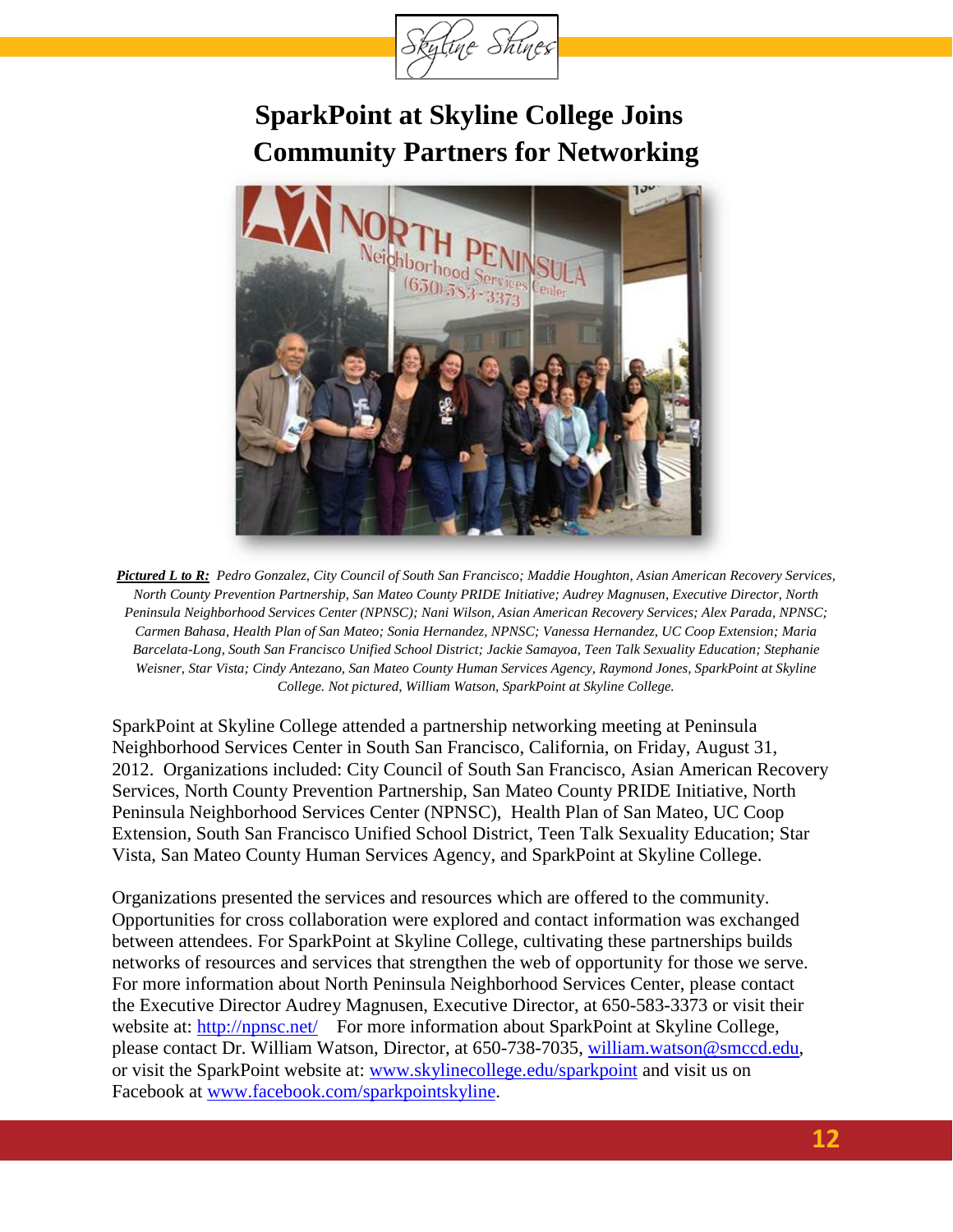

### **Coming Up…**

**September 8, 2012**

• 10:00 a.m., Women's Soccer against Shasta College, Redding

**September 10, 2012**

• Last Day to Drop without Appearing on Record

#### **September 11, 2012**

• 2:00 p.m., Women's Soccer against Modesto Junior College, Modesto

#### **September 12, 2012**

- 4:00 p.m.  $-6:00$  p.m., Financial Aid FAFSA  $\&$  Fee Waiver Workshop, Building 2, Room 2117B
- 6:00 p.m. 7:00 p.m., TAG Transfer Admissions Guarantee Workshop, Building 2, Room 2117B
- 6:30 p.m., Volleyball against City College of San Francisco, San Francisco

#### **September 13, 2012**

- 12:10 p.m.  $-1:10$  p.m., Understanding the new Associate for Transfer Degrees, Building 6, Room 6203
- 2:00 p.m. 4:00 p.m., Financial Aid FAFSA & Fee Waiver Workshop, Building 2, Room 2117B

#### **September 14, 2012**

• 10:00 a.m., Volleyball – MPC Classic, Monterey

4:00 p.m., Men's Soccer against Modesto College, Modesto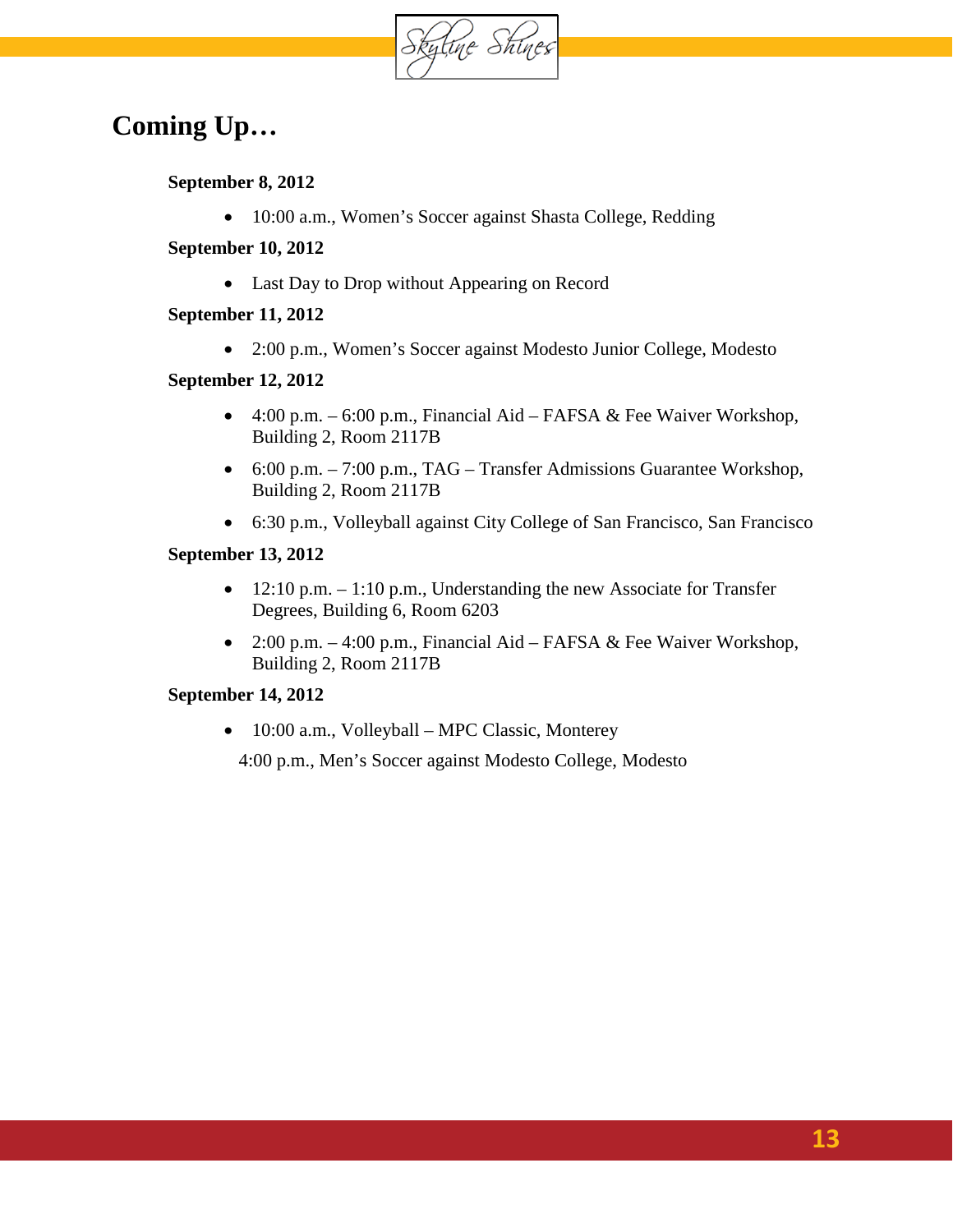

### **Future Events – Mark Your Calendar!**

#### **September 17, 2012**

- 10:00 a.m.  $-1:00$  p.m., Financial Aid Information Table, Building 6
- $5:30$  p.m.  $-6:30$  p.m., Financial Aid Updates, Building 2, Room 2117-A

#### **September 18, 2012**

- 12:30 p.m. 1:30 p.m., Financial Aid Workshop Satisfactory Academic Progress and Income Adjustments, Building 2, Room 2117A
- 4:00 p.m. 5:00 p.m., Women's Soccer at Las Positas College, Livermore
- 5:30 p.m. 6:30 p.m., Financial Aid Workshop Satisfactory Academic Progress and Income Adjustments, Building 2, Room 2117A

#### **September 19, 2012**

- 12:00 p.m. 1:00 p.m., Career Services Workshop Undecided about your Major? Let us Help, Building 1, Room 1219B
- 4:00 p.m. 6:00 p.m., FAFSA & Fee Waiver Workshop, Building 2, Room 2117B
- 6:30 p.m., Volleyball against Cabrillo College, Aptos

#### **September 20, 2012**

- 12:30 p.m.  $-1:30$  p.m., Financial Aid Updates, Building 2, Room 2117A
- 2:00 p.m.  $-4:00$  p.m., FAFSA Workshop, Building 2, Room 2117B

#### **September 21, 2012**

- 10:00 a.m., Volleyball San Jose Tournament, San Jose
- 1:00 p.m., Men's Soccer against Mission College (DH), Skyline College
- 3:00 p.m., Women's Soccer against Ohlone College (DH), Skyline College

For the latest information on events and activities happening at Skyline College, please view our calendar at the following link:

<http://www.skylinecollege.edu/events/index.php>

If you would like to include your college event or activity on the calendar, please submit the event, date, time and location to Cherie M. Napier via email at [napierc@smccd.edu.](mailto:napierc@smccd.edu)